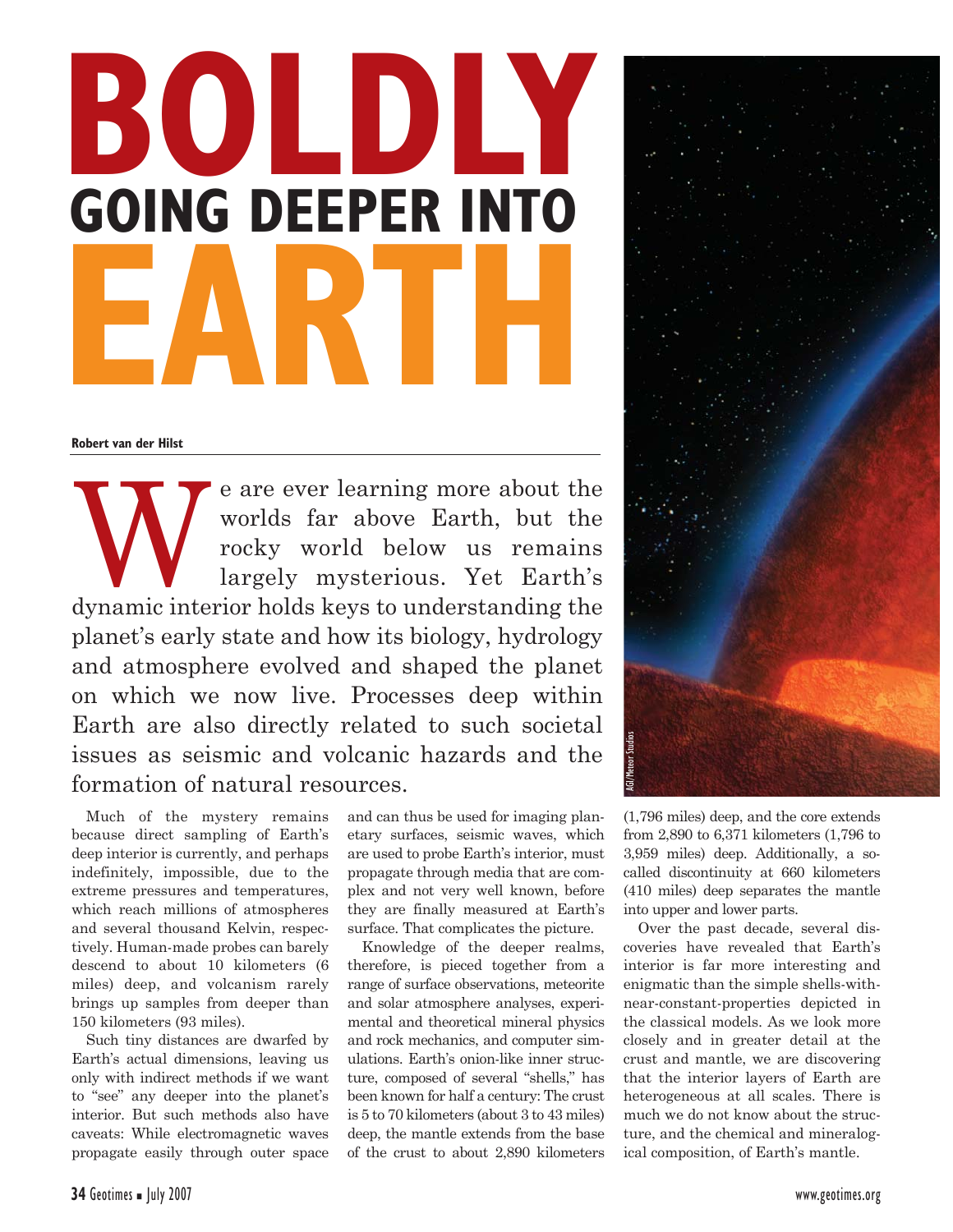

#### MANTLE MYSTERIES

Characterizing the heterogeneity within and the interaction between the layers of Earth will remain a frontier of science for decades to come. To better understand Earth's interior, researchers have many issues to address: to map in higher resolution the trajectories of convective flow, to establish the variability of chemical composition within a layer, to quantify the spatial scales of variability in the mantle and to understand the nature and behavior of the boundary layers of convection in the mantle and core.

One primary but as-yet-unresolved issue concerns the nature of mantle convection, the slow stirring that

helps cool the planet by transferring radiogenic and primordial heat from Earth's interior to its surface. Evidence that the mantle's upper and lower layers are different in composition, and that therefore they might be convecting independently, has long competed with views that the entire mantle is essentially homogeneous.

Seismic tomography, a technique that uses seismic waves triggered by earthquakes or human-made explosions to image Earth's structure, is deepening our understanding of this and other questions. Adapted in the late 1960s from medical computeraided tomography, seismic tomography suggests that the 660-kilometer- (410-mile-) deep mantle discontinuity, which is associated with changes in mineral phases, does not always block convective flow in the mantle. Seismic tomography data suggest that in some locations, slabs of subducted lithosphere have sunk to the core-mantle boundary.

In 2006, this technique may have solved a long-standing geologic puzzle. About 50 million years ago, the Indian Plate — which had broken off from Australia and Antarctica some 75 million years earlier and headed northward — rammed into Eurasia at the relatively speedy rate of 16 centimeters (6.3 inches) per year. The force of the two continents colliding crumpled the crust and initiated the formation of the Himalayas (see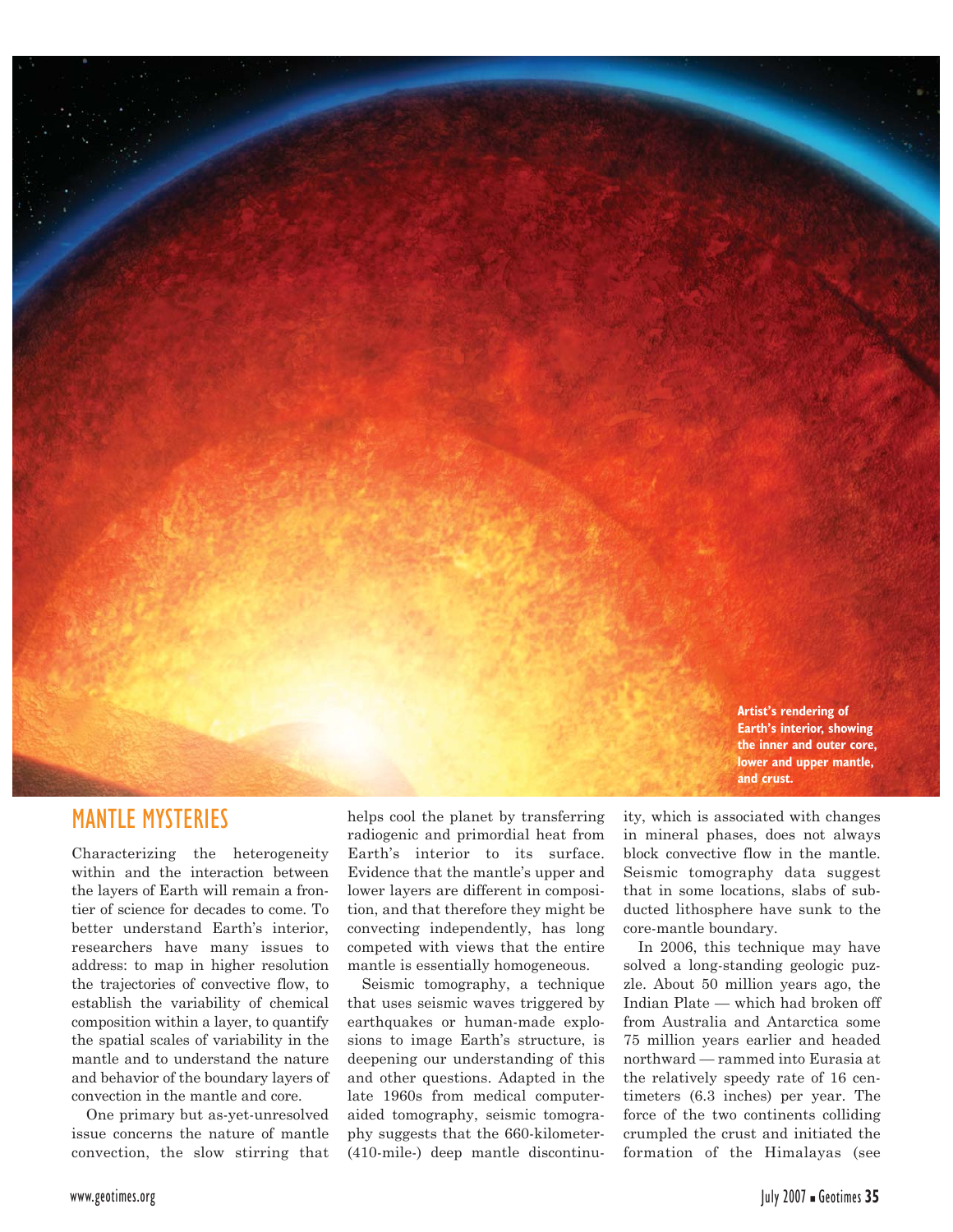### **BOLDLY GOING DEEPER INTO EARTH**

story, p. 30). Today, the mountains continue to grow, as the Indian Plate continues to push northward into Eurasia.

But therein lies the mystery most of the Indian Plate's crust was pushed under Eurasia, helping to lift the Tibetan Plateau and push the mountains ever higher. Yet, given the Tibetan Plateau's current size and our knowledge about the tectonics that formed it, geophysicists estimate that about 2,400 kilometers (1,491 miles) of the crust pushed under Eurasia are missing.

Now, new seismic tomography of the region beneath the Tibetan Plateau may have located the "missing" crust: Using the relative temperatures of the Indian (cold) and Eurasian (hot) plates as markers, these exciting new images of the crust and mantle underlying this region show that the Indian Plate may be sliding under Eurasia so rapidly that its leading edge is folding back on itself, pushing deeper into the mantle — a process scientists would not have been able to confirm without this sophisticated imaging (see *Geotimes*, April 2007).

In most regions, however, the complex subduction processes and associated seismic and volcanic activity are only partially understood. Even more uncertainty remains about upwellings, or mantle plumes, because seismic analysis has still not been able to narrow in on their nature and size. That large anomalous structures exist in the deep mantle — for instance, beneath Africa — is no longer controversial. But the nature, whereabouts and role of these thermal plumes remain topics of heated debate. To further complicate the picture, different types of seismic waves originating from an earthquake behave differently  $-$  a smoking gun for variability in the structure and composition of the mantle. Still, how widespread the variability is, and how changes in minerals, chemistry or temperature contribute to these variations in seismic wave speed, are not wellknown.

To investigate how minerals alter in response to stresses due to changes in temperature, pressure and composition with laboratory experiments



**Earthquakes produce seismic waves that travel through Earth's mantle and reflect off the coremantle boundary, illuminating the structure of Earth from crust to core, as shown here. This highresolution imaging method, which uses data from tens of thousands of seismograms, was adapted from oil and gas exploration.** 



**Seismic tomographic images offer a window into the subduction of oceanic plates beneath Central and South America. In these slices of Earth's interior, the blue zones depict fragments of ancient plates as they sink from the surface into the deep mantle, sometimes all the way to the core-mantle boundary. Earthquakes (white dots) occur only in the top 300 kilometers.**

and supercomputer calculations, mineral physicists are beginning to slowly unravel the mineralogy and phase chemistry of the deep mantle. In 2004, for example, researchers discovered that the mineral magnesiumperovskite, which dominates the lower mantle, can change in form to post-perovskite at depths between 2,600 and 2,800 kilometers (1,616 and 1,740 miles). This discovery is shedding light on the enigmatic lowermost mantle structures (see *Geotimes*, June 2005).

Still, much of the research focuses on relatively simple compositions, and high-pressure research is only possible on tiny minerals. With so much still unaccounted for, new discoveries are almost certainly looming on the horizon.

## CORE QUESTIONS

Like the mantle, the core holds its own questions. Rather than the thick, slowly churning silicates of the mantle, the outer core consists of liquid metals,